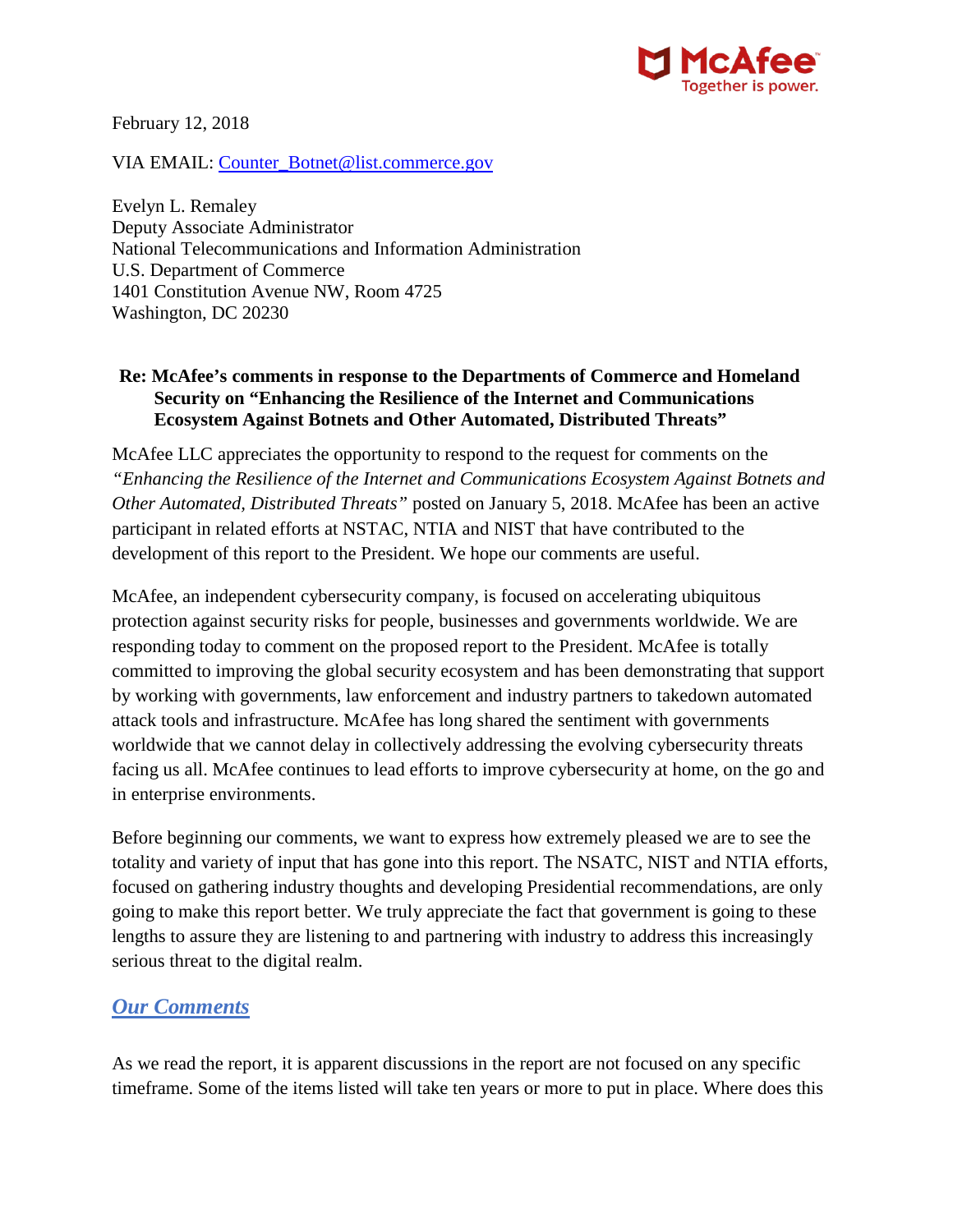

leave us in that period of transition to a solution? The report does not seem to prioritize the goals and actions and it is apparent some of the items should be started immediately. As you are reviewing the comments from the private sector, it would be beneficial if there were some prioritization indicated in the final report. This will help by focusing the private sector and the federal government on what is needed from each and when.

One of the interesting and unique approaches taken in the NSTAC Report to the President on Internet and Communications Resilience was that they developed and presented recommendations for each part of the described ecosystem. They also targeted areas specifying actions for both government and the private sector. These are the type of directions that are needed for us to move forward. A goal without a plan is simply a wish. While this report has some excellent goals, it is obvious that there is great deal of additional work needed to turn these into actions.

What follows are comments on the various Goals and Actions specified in the report. We did not supply comments to every Action, only those where appropriate.

## *Goal 1: Identify a clear pathway toward an adaptable, sustainable, and secure technologymarketplace*

*Action1.1EstablishbroadlyacceptedbaselinesecurityprofilesforIoTdevicesinhome and industrial applications and promote international adoption through bilateral arrangements and the use of international standards. The federal government should accelerate this process by adopting baseline security profiles for IoT devices in U.S. government environments.*

The text describing this Action seems focused on working through standards efforts such as the IETF, JTC1 and other international standards organizations. That is not where the majority of IoT development is occurring today. As shown by the NTIA'smulti-stakeholder processonIoT Security Upgradability andPatching, the majority of IoT standards development is happening in consortia, vendor focused consensus efforts and pay-to-play groups. This is a very diverse set of organizations, all wanting to assure their standards take the market place by storm. This is not a conducive environment for developing broadly accepted, baseline security profiles for home-based devices in any reasonable timeframe.

We do however, have an example of a successful public-private partnership where real outcomes occurred that has been rapidly embraced by the private sector and is having a global impact. The focus of the Cybersecurity Framework on reviewing, understanding and improving organizational cybersecurity protection programs was a positive change from where organizational efforts had been in the past. The highly transparent and collaborative process NIST led in developing the Framework has served as a model not only for other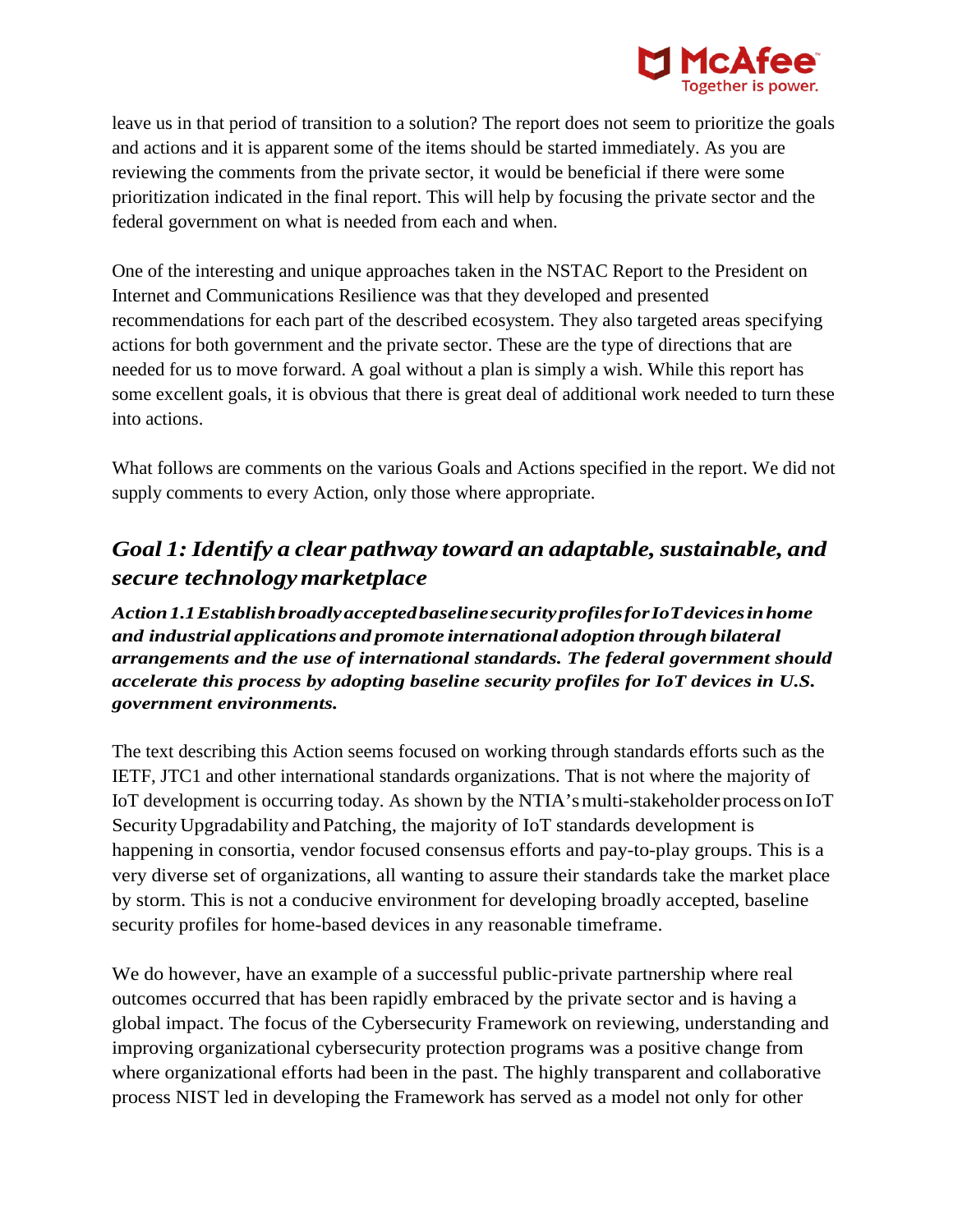

U.S. government agencies but also for governments worldwide looking to address cybersecurity-related issues in a collaborative fashion.

While far from perfect, with absolutely much more work needed, industrial applications have done a better job at incorporating security capabilities than home-related applications and devices. There are security standards for various aspects of industrial IoT devices. There are however, little to nothing addressing the Home environment. We need to prioritize efforts in areas where we can have the most impact relating to protecting against automated attack mechanisms. Consumer devices in the home have shown to be a serious emerging attack vector for launching large scale attacks.

**Recommendation:** NIST should be directed to convene a public-private effort to develop a home cybersecurity management architecture for consumer devices that addresses assuring devices have the means to be patched using trusted connections from the authorized device manufacturer, while defining mechanisms that would prevent devices from being used for other than their manufacture's intended purposes.

*Action 1.2 Software development tools and processes to significantly reduce the incidence of security vulnerabilities in commercial-off-the-shelf software must be more widely adopted by industry. The federal government should collaborate with industry to encourage further enhancement and application of these practices and to improve marketplace adoption and accountability.*

The government has had efforts such as these for years with some success, but not to the level needed to radically change the landscape. It is well known in the security vendor and other mature product development communities what needs to be done and it is being done. Companies have actively incorporated secure development principles and secure coding practices into their software development lifecycles. While not perfect, these companies are working hard to reduce software flaws before the products are shipped.

The problem is many developers have never been taught or have realized that security and privacy engineering principles are critical to a successful, supportable and profitable product line. Sadly, many college and university computer science graduates have never taken a cybersecurity course on secure coding. Many educational institutions don't even offer such a course, let alone make it a requirement.

It should be noted that the economics of IoT product development can itself be a problem. For example, if you are building a \$7 device, are you going to put a \$15 security investment into each of those devices? Chances are the answer is no. This type of situation then changes the producer's support approach to the product. At that price point, the product becomes a throwaway. The manufacture can sell you another newer, updated version, instead of adding the expense of integrating a secure means to update the previous product. This is the reality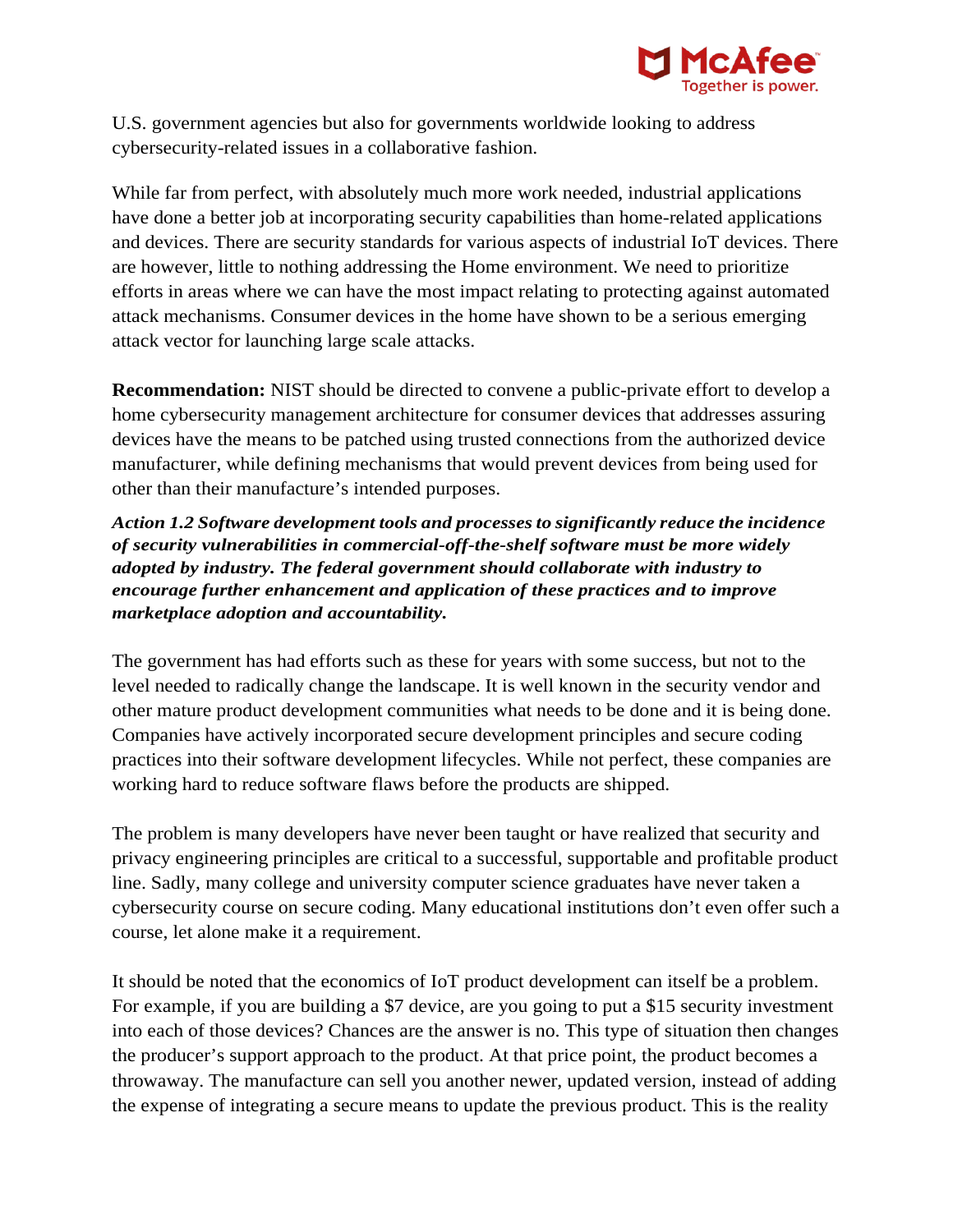

we are now dealing with. In this case it is not that the staff lacks the understanding of secure coding principles; an organizational decision was made to not worry about it as a part of that product's development and deployment lifecycle. And as we have seen repeatedly, devices and software have a tendency to continue to be used long after they should have been upgraded or replaced.

**Recommendation:** The National Initiative for Cybersecurity Education (NICE) in conjunction with the Department of Education, should work with states to assure all accredited computer science and engineering related degree programs require courses in cybersecurity, secure software development and secure coding as a requirement for successfully completing the degree program. They should also work with community colleges to encourage incorporating cybersecurity and secure coding classes into their software development curriculum.

# **Goal 2: Promote innovation in the infrastructure for dynamic adaptation to evolvingthreats**

*Action 2.1 Internetservice providers and their peering partnersshould expand current information sharing to achievemore timelyandeffective sharing of actionable threat information both domestically and globally.*

This Action appears short sighted as it gives the impression ISPs have all the critical information to share. The security vendor community seems to have been completely left out of this holistic view of the ecosystem. Today there are innovative information sharing organizations turning cyber threat data into active and actionable intelligence. Organizations such as the Cyber Threat Alliance, comprised of cybersecurity product vendors, are sharing threat information so its members can rapidly deploy actionable intelligence and threat mitigations to their customers in near-real time.

**Recommendation:** This section needs to be expanded to include a wider set of those communities and organizations that are actively capturing, analyzing and enriching cyber threat intelligence daily.

### *Action 2.2 Stakeholders and subject matter experts, in consultation with NIST, should lead the development of a CSF Profile for Enterprise DDoS Prevention and Mitigation.*

McAfee applauds the intent of this action. Much of this work, however, has already been created by the Coalition of Cybersecurity Policy and Law. McAfee is a member of the Coalition. The Coalition has developed the "*Cybersecurity Framework DDoS and Botnet Prevention and Mitigation Profile*". The profile is being contributed as a part of the Coalition's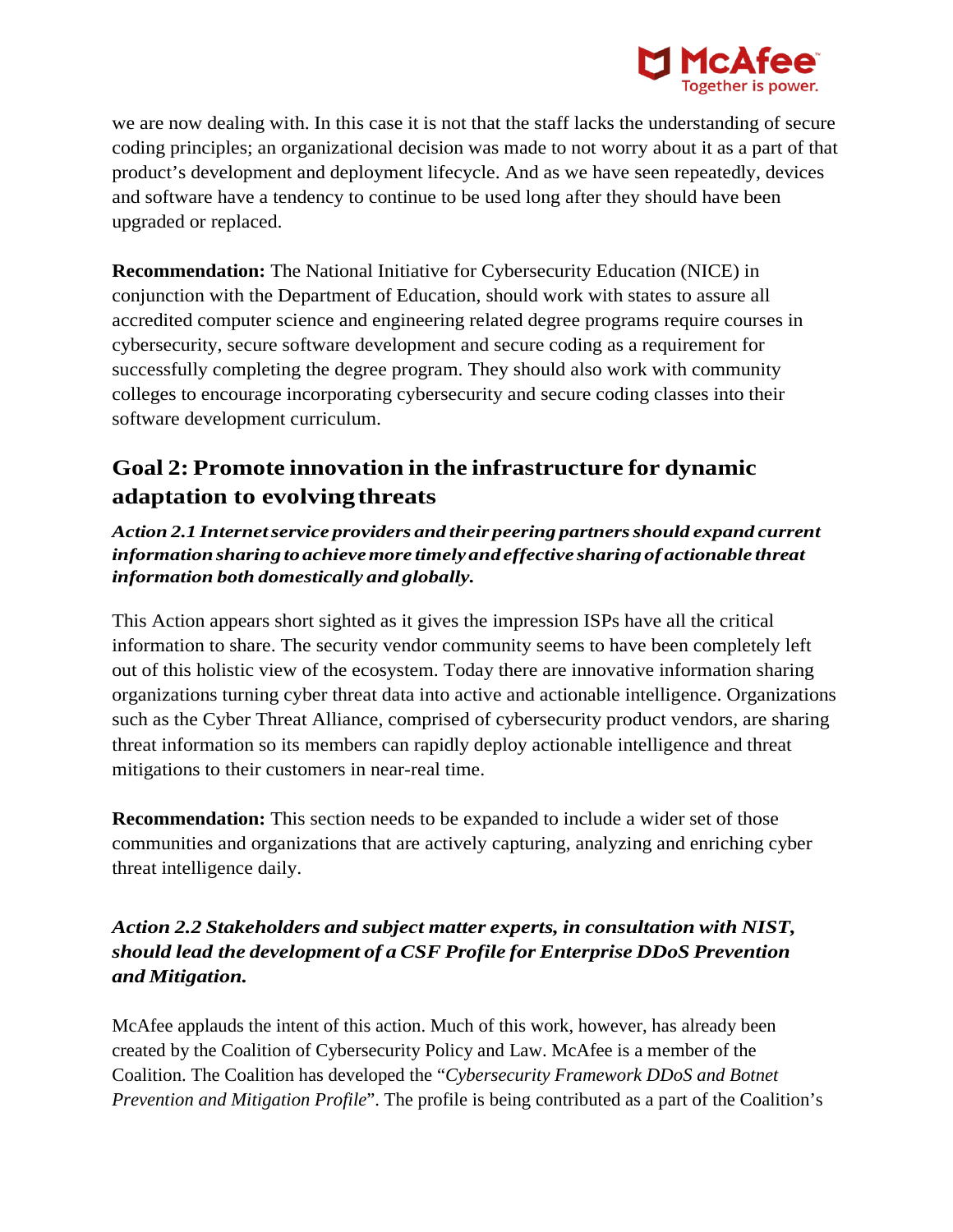

response to this report.

**Recommendation:** We support Coalition's profile development effort and believe NIST should use this as the basis for a focused public development of such a profile and in the end, assure it is properly incorporated into a near-term version of the Framework.

### *Action 2.3 The federal government should lead by example and demonstrate practicality of technologies, creating market incentives for early adopters.*

**Recommendation:** The federal government should actively use the power of the purse to incentivize the market. IoT goods and services should meet certain required security capabilities in order to be purchased. This includes both the industrial and the home aspects. For example, nothing would be purchased for military housing without meeting the home cybersecurity management architecture and associated device security capabilities.

### *Action 2.4 Industry and government should collaborate with the full range of stakeholders to continue to enhance and standardize information-sharing protocols.*

While a laudable goal, automated processing and response as described will require a great deal more than simply updating sharing protocols such as STIX and TAXII. It will require real trust. Today STIX and TAXII are industry recognized standards for information sharing and are in active development in the OASIS standards development organization's Cyber Threat Intelligence TC. If the intent of this Action was to provide a means to allow external information, crossing organizational boundaries to drive automated responses inside the receiving organization, we need to create the means to trust that information. We are already seeing organizations reluctant to join the DHS Automated Indicator Sharing program and that is a simple exchange of threat indicators and defensive mechanisms. Without a means to trust both the actions the exchanged data is requesting and the organization sending that data, it is unlikely automated responses will be allowed to occur by the receiving organization. This is not a technical problem but a cultural one. While enhancing standardized information sharing protocols, for this to be effective we will also have to develop the capability to convey trust in a secure and meaningful way. But before that is deployable, trust must be established between the sharing parties.

# **Goal 3:Promote innovation atthe edge ofthe network to prevent, detect, and mitigate badbehavior**

*Action 3.1 The networking industry should expand current product development and standardization effortsfor effective and secure traffic*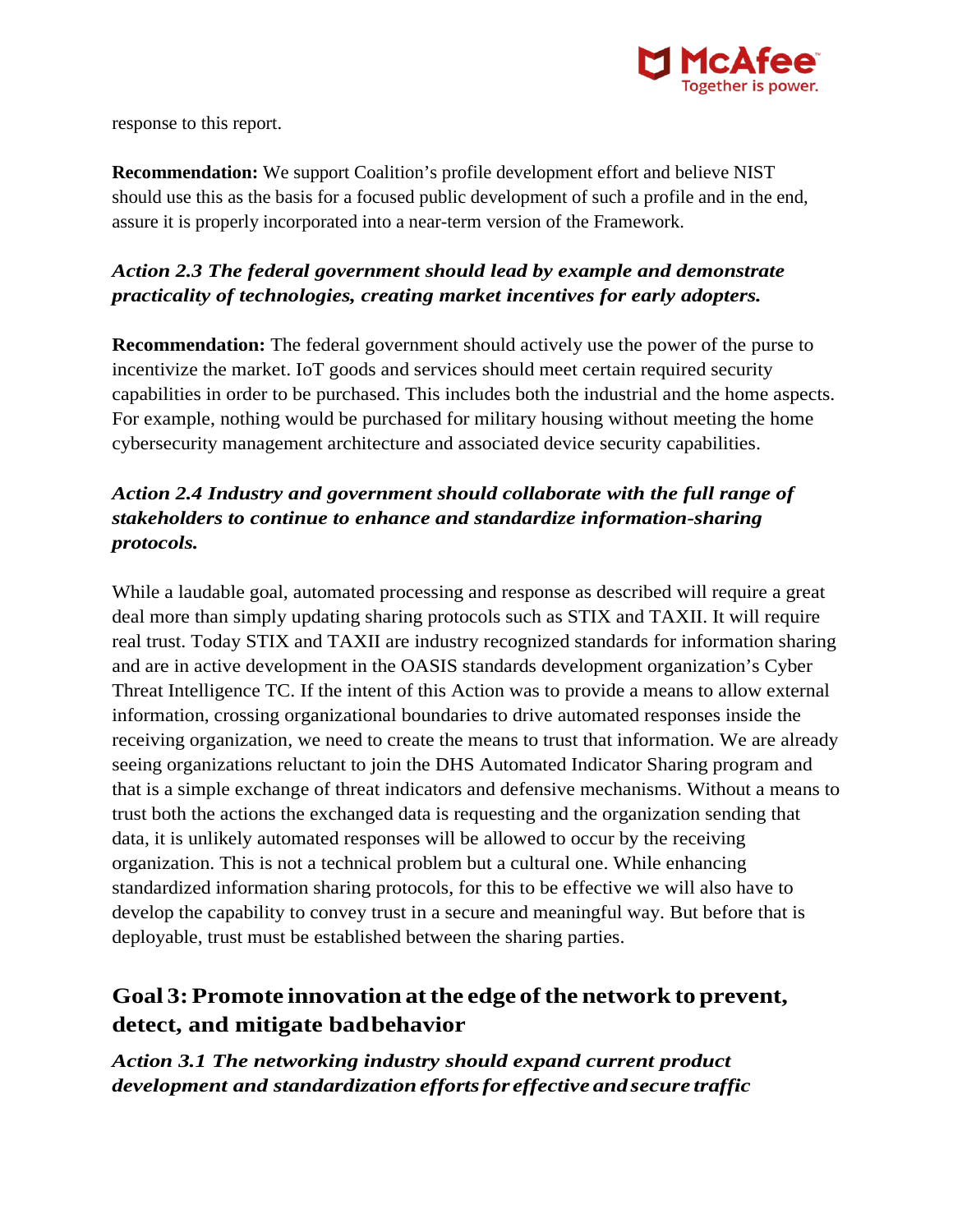

#### *management in home and enterprise environments.*

Action 3.1's description seems to be looking to create new solutions and standards, while using new technologies to solve problems in both the home and enterprise. But are we overlooking capabilities we already have? IPV6 is just now reached 10% deployment, 20 years after it was first deployed. IPV6 can run end-to-end encryption thus making 3rd party man-in-the-middle attacks a great deal more difficult. Currently when malicious activity is occurring from within a standard home environment, network service providers can only see it is coming from the home network. They cannot determine which device is causing the problem within the home networks. With IPV6, each individual device in the home could be identified so network service providers could identify the offending device, take appropriate actions and potentially notify the home owner as to what recommended actions they should take. There are other security related advantages to IPV6. For example, for network infrastructure components such as DNS can be better secured with IPV6 rendering name-based attacks, such as Address Resolution Protocol poisoning much more difficult.

**Recommendation:** Create a national plan, working with network service providers, network application vendors, security vendors, government and other appropriate communities to develop a means to rapidly accelerate IPV6 deployment, while establishing a hard date to discontinue IPV4 usage.

# **Goal 4: Build coalitions between the security, infrastructure, and operationaltechnology communities domestically and around the world**

### *Action 4.2 The federal government should promote international adoption of best practices and relevant tools through bilateral and multilateral international engagement efforts.*

The description of this action correctly identifies a problem that exists in standards development. Unlike some countries, the United States does not coordinate strategy well when participating in international standards bodies. Additionally, the United States participation in international standards development has been seemingly waning while China has seen a sharp increase in their participation. Without more coordination and active participation, the US may find ourselves following rather than leading.

### **Goal 5: Increase awareness and education across the ecosystem**

*Action5.1Theprivate sectorshouldestablishandadministervoluntaryinformational tools forhome IoTdevices,supportedbya scalableandcost-effective assessmentprocess, that consumers will intuitively trust and understand.*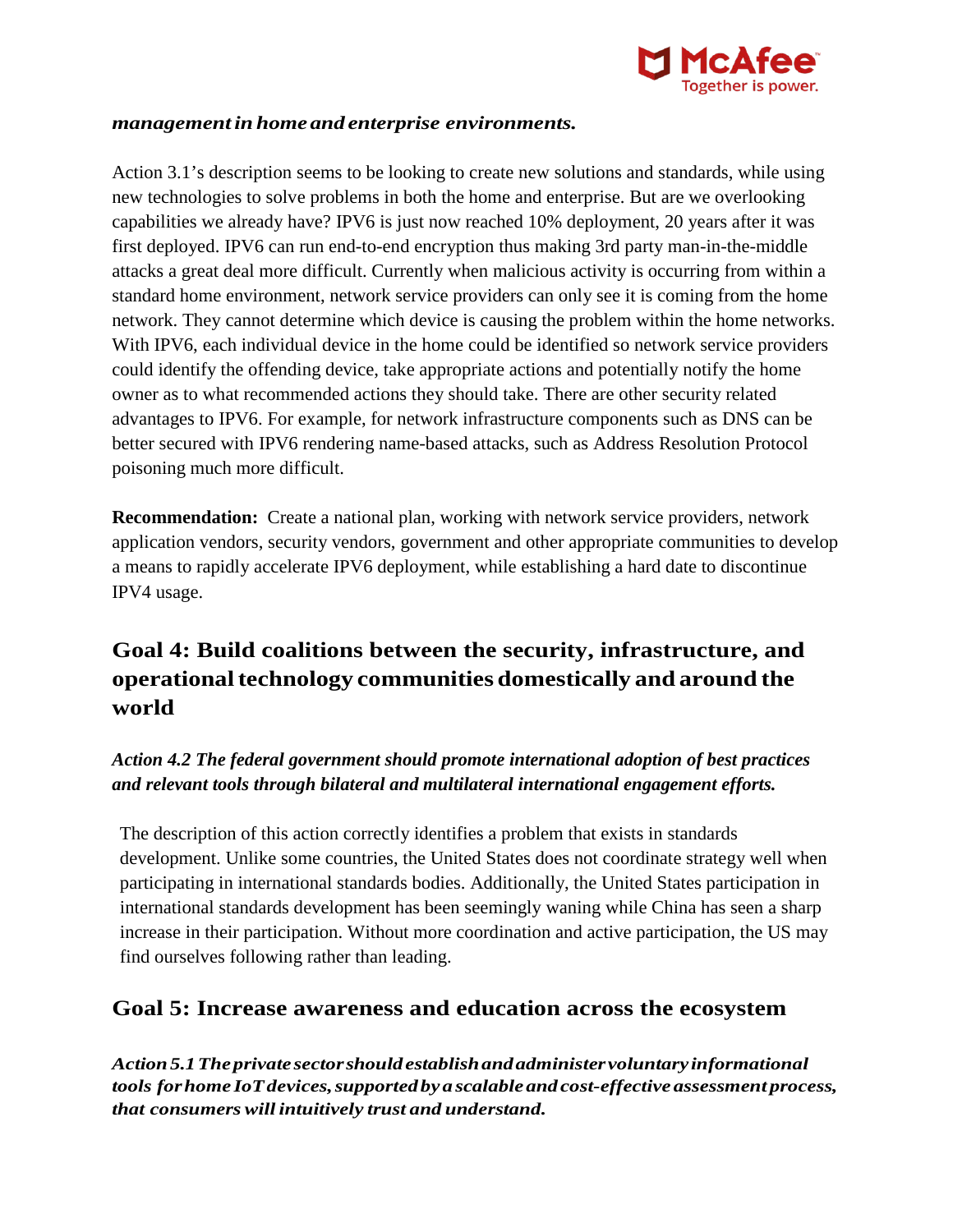

Labeling schemes need to be designed to convey the appropriate capabilities instead of a point in time evaluation by a third-party testing / assessment lab. Products need to list the security capabilities they provide, remote upgradability, vulnerability patching, secure communications, the types of privacy related-information captured, geo-location, health data, etc. Trying to make an attestation that this device is secure will fail because invariably vulnerabilities will be discovered, and the product is then no longer secure. Focusing on the capabilities built into the product shows that security and protection of the consumer's privacy is important to the manufacturer.

**Recommendation:** Any labeling scheme developed, whether it is for consumer use or for use in critical infrastructure, should target the security capabilities built in to support secure use and support the overall secure lifecycle of the product.

### *Action 5.5 The federal government should establish a public awareness campaign to support recognition and adoption of the home IoT device security profile and branding.*

This is not a new idea. It has been discussed as a part of the President's Commission on Enhancing National Cybersecurity. The problem to date is, efforts such as 'Stop.Think.Connect' are not leveraging PSAs. At least outside the DC area, the program is not resonating with those that need it the most. "Only you can prevent forest fires." "This is your brain, this is your brain on drugs". The messages of 'Stop.Think.Connect' need to be broadcast widely. They are not getting out to the masses. Just having a website with lots of great resources is not enough. Targeting a small section of the population is also not enough.

Any sort of public awareness campaign should not be limited to just IOT devices. It needs to be addressing cybersecurity and its value in general. If the goal is to influence consumers to see the value of cybersecurity, you must first explain why it is important to them. You need to address the basics before you can influence their purchasing decisions. Technology has advanced so much in the past 20 years and most people have just not been able to keep up. That lack of basic knowledge needs to be addressed in a manner the public will see and be able to benefit from.

### **Summary**

There are items that need to be addressed which this report did not. Dealing with devices and attacks beyond our borders; orphaned devices; products whose maintainers have stopped supporting that version, but the product is still in wide use in various sectors of our economy, for example. The NSTAC report called for a Cybersecurity Moonshot study to provide private industry advice on how the government could most effectively coordinate a national effort for securing the digital foundation for our lives. Nearly everything addressed